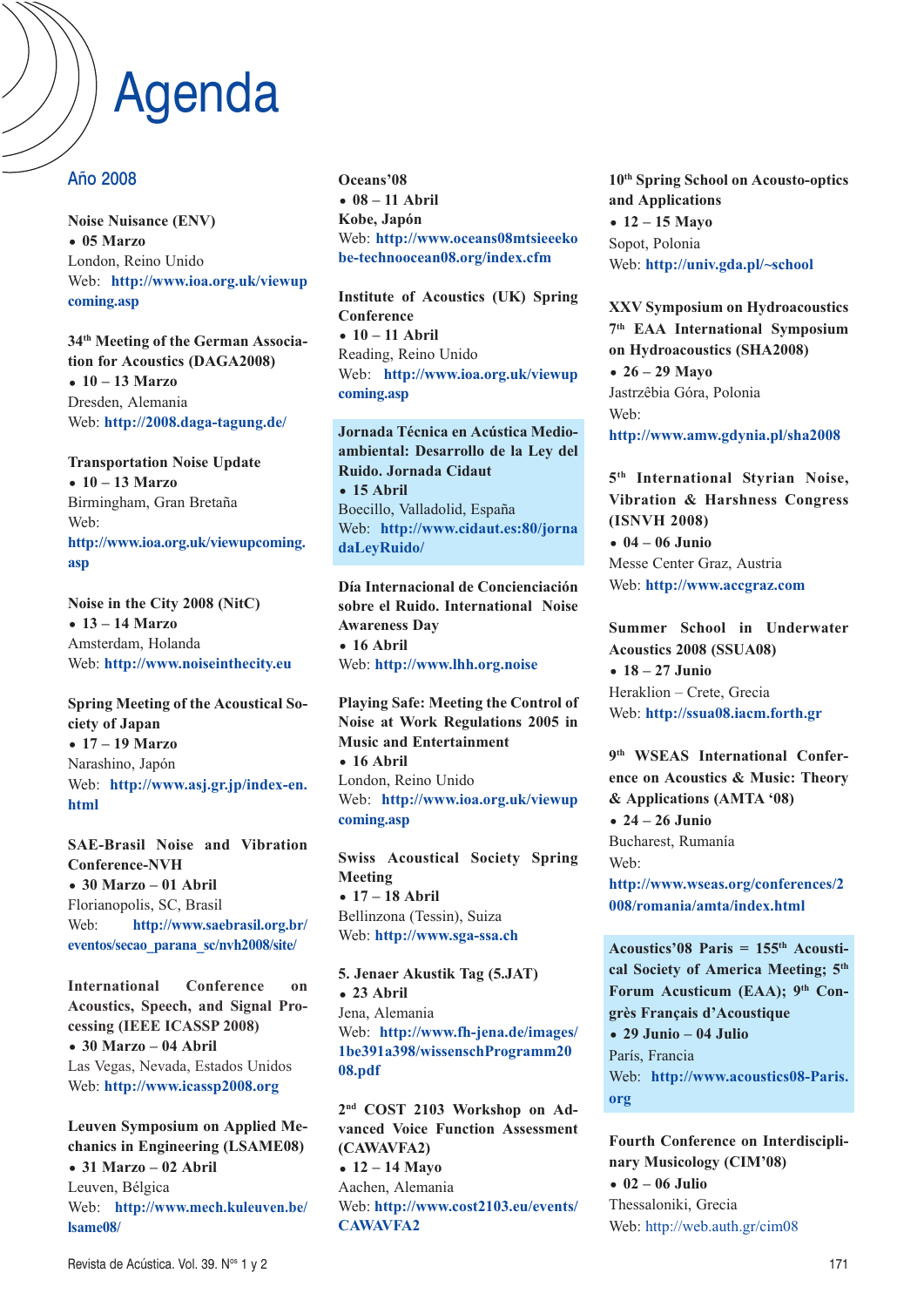## Agenda

**15th International Congress on Sound and Vibration (ICSV15)** - **06 – 10 Julio** Daejeon, Korea Web: **http://www.icsv15.org**

**18th International Symposium on Nonlinear Acoustics (ISNA18)** - **07 – 10 Julio** Stockholm, Suecia Web: **http://www.congrex.com/18th\_isna/**

**XXVI Congreso Internacional AELFA** - **09 – 11 Julio** Tenerife, Islas Canarias, España Web: **http://www.aelfa2008.com**

**9th International Congress on Noise** as a Public Health Problem (ICBEN **2008)** - **21 – 25 Julio**

Mashantucket, CT, Estados Unidos Web: **http://www.icben.org**

### **10th Mechanics of Hearing Workshop**

- **27 – 31 Julio** Keele University, Reino Unido Web:

**http://www.mechanicsofhearing.com**

**22nd International Congress of Theoretical and Applied Mechanics (ICTAM 2008)** - **24 – 30 Agosto**

Adelaide, Australia **Web: http://ictam2008.adelaide.edu.au**

**1st International Conference on Waterside Security** - **25 – 28 Agosto** Lyngby, Alemania Web: **http://www.wss2008.org**

**10th International Conference on Music Perception and Cognition** - **25 – 29 Agosto** Sapporo, Japón Web: **http://icmpc10.typepad.jp**

**International Symposium on Underwater Reverberation and Clutter** - **08 – 12 Septiembre** Lerici, Italia Web: **http://isurc2008.org**

**6th International Symposium on Ultrasonic Doppler Methods for Fluid Mechanics and Fluid Engineering (ISUD 2008)** - **09 – 11 Septiembre** Prague, República Checa Web: **http://isud6.fsv.cvut.cz**

**Autumn Meeting of the Acoustical Society of Japan** - **10 – 12 Septiembre** Fukuoka, Japón Web: **http://www.asj.gr.jp/indexen.html**

**International Conference on Noise and Vibration Engineering (ISMA2008)** - **15 – 17 Septiembre** Leuven, Bélgica Web: **http://www.isma-isaac.be**

Underwater Noise Measurement, **Impact and Mitigation (UAG)** - **16 – 18 Septiembre** Southampton, Reino Unido Web: **http://www.ioa.org.uk/viewupcoming. asp**

INTERSPEECH 2008 - 10<sup>th</sup> Interna**tional Conference on Spoken Language Processing (ICSLP)** - **22 – 26 Septiembre** Brisbane, Australia Web: **http://wwwinterspeech2008. org**

**Acoustics Week in Canada** - **06 – 08 Octubre** Vancouver, Canadá Web: **http://www.caa-aca.ca/confe rences/Vancouver2008**

Underwater Noise Measurement, **Impact and Mitigation** - **14 – 15 Octubre** Southampton, Reino Unido Web: **http://underwaternoise2008. lboro.ac.uk**

**13th Conference on Low Frequency -oise and Vibration (LF2008)** - **21 – 23 Octubre** Tokyo, Japón Web: **http://www.lowfrequency2008.org**

**5º Congreso Ibérico de Acústica, 39º Congreso Nacional de Acústica -TEC-IACUSTICAÒ2008, y Symposium Europeo de Acústica Medioambiental**  - **20 – 22 Octubre** Coimbra, Portugal Web: **http://www.spacustica.pt/images/ Acustica2008\_v2.pdf**

**INTERNOISE 2008** - **26 – 29 Octubre** Shanghai, China Web: **http://www.internoise2008.org**

**IEEE International Ultrasonic Symposium** • 02 – 05 Noviembre Beijing, China Web: **http://ewh.ieee.org/conf/ius\_2008/**

**VI Congreso Iberoamericano de Acústica (FIA 2008)** • 05 – 07 Noviembre Buenos Aires, Argentina Web: **http://www.adaa.org.ar./fia/index.html**

**156th Meeting of the Acoustical Society of America** • 14 –10 Noviembre Miami, Florida Web: **http://asa.aip.org/meetings.html**

**XX Session of the Russian Acoustical Society.** • 14 –18 Noviembre Moscow, Rusia Web: **http://www.akin.ru**

Australian Acoustical Society Na**tional Conference** • 24 – 26 Noviembre Geelong, Victoria, Australia Web: **http://www.acoustics.asn.au**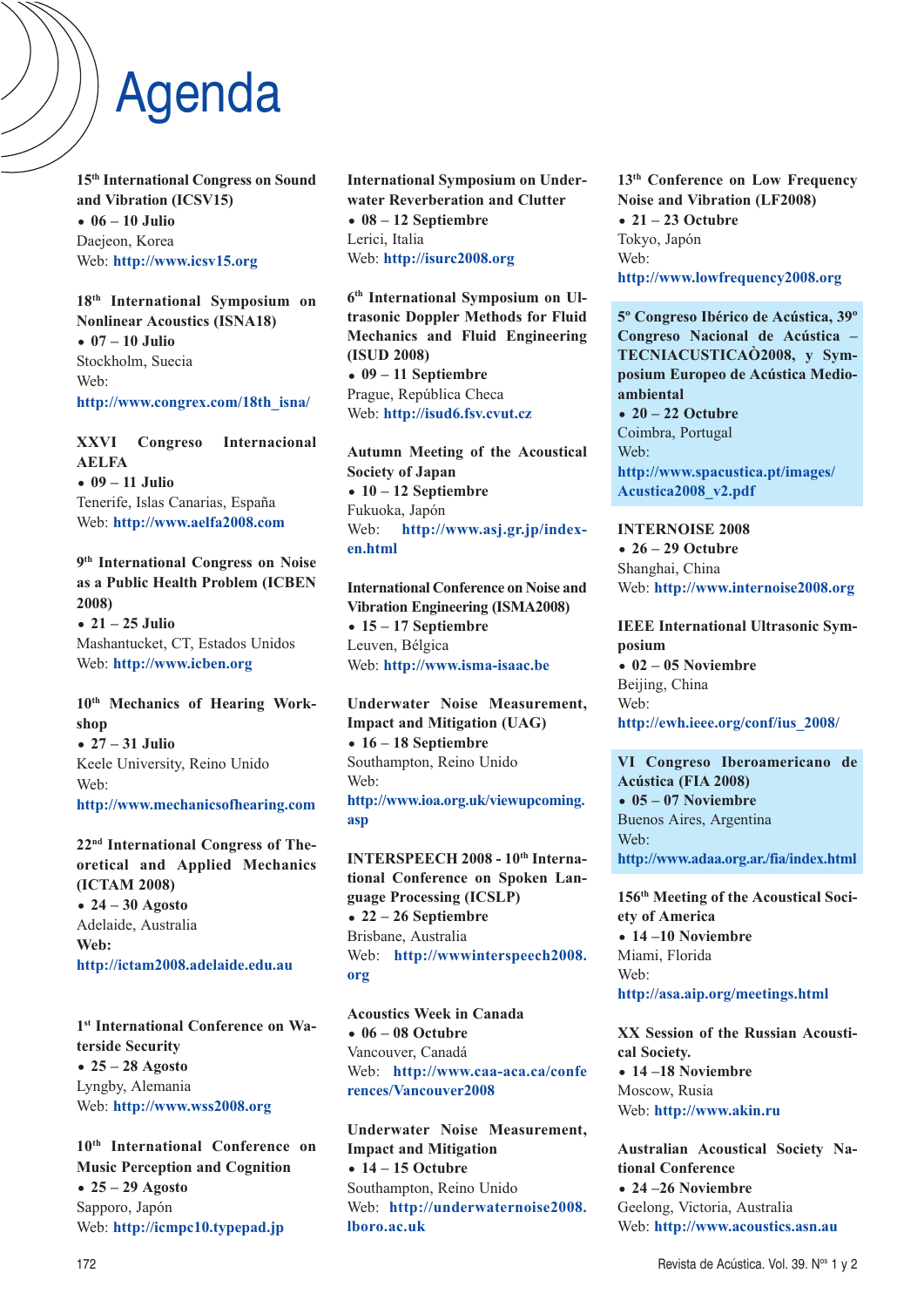# Agenda

**Symposium on the Acoustics of Poro-Elastic Materials (SAPEM2008)** - **17 –19 Diciembre** Bradford, Reino Unido Web: **http://sapem2008.matelys.com**

### Año 2009

**International Congress on Ultrasonics (ICU2009)** - **11 – 17 Enero** Santiago de Chile, Chile Web: **http://www.icultrasonics.org/**

**-oise and Vibration: Emerging Methods (NOVEM2009)** - **05 – 08 Abril** Oxford, Reino Unido Web:  $http://www.isvr.soton.ac.uk/NOVEM$ **2009**

**2nd International Conference on Shallow Water Acoustics** - **13 – 17 Abril** Shanghai, China Web: **http://www.apl.washington.edu**

**International Conference on Acoustics, Speech, and Signal Processing (ICASSP)** - **19 – 24 Abril** Taipei, Taiwan Web: **http://icassp09.com**

**157th Meeting of the Acoustical Society of America** - **18 – 22 Mayo** Portland, Oregon, Estados Unidos Web: **http://asa.aip.org/meetings.html**

**InterSpeech 2009 Conference** - **06 – 10 Septiembre** Brighton, Reino Unido Web: **http://www.interspeech2009.org**

TECNIACUSTICA'09 - 40 Congreso Nacional de Acústica – Encuentro **Ibérico de Acústica – Symposium Iberoamericano sobre Acústica Ambiental y Edificación Acústicamente Sostenible** - **23 – 25 Septiembre** Cádiz, España Web: **http://www.sea-acustica.es**

**Euronoise 2009** - **26 – 28 Octubre** Edinburgh, Reino Unido Web: **http://www.euronoise2009.org.uk**

### Año 2010

**International Conference on Acoustics, Speech, and Signal Processing (ICASSP)** - **19 – 24 Marzo** Dallas, Estados Unidos Web: **http://icassp2010.org**

**INTERNOISE 2010** - **13 – 16 Junio** Lisboa, Portugal Web: **www.internoise2010.org**

**International Congress on Acoustics 2010** - **23 – 27 Agosto** Sydney, Australia Web: **http://www.ica2010sydney.org**

**Interspeech 2010** - **26 – 30 Septiembre** Makuhari, Japón Web: **http://www.interspeech2010.org**

| Envíese a | Sociedad Española de Acústica<br>C/ Serrano 144 Fax: + 34 91 411 76 51<br>28006 Madrid (España)<br>http://sea-acustica.es<br>e-mail: secretaria@sea-acustica.org                                                                                                                                                                                            |
|-----------|-------------------------------------------------------------------------------------------------------------------------------------------------------------------------------------------------------------------------------------------------------------------------------------------------------------------------------------------------------------|
|           | ● ADHESIÓN A LA SOCIEDAD ESPAÑOLA DE ACUSTICA    <br>$\bullet$ SUSCRIPCION A LA REVISTA DE ACUSTICA. $\Box$                                                                                                                                                                                                                                                 |
|           | Dirección para correspondencia: internacional a contrar de la contrar de la contrar de la contrar de la contra<br>Tokin, in an arrangement of <b>Fax</b> : International construction of <b>Fax:</b> Fax: The Fax: The Fax: The Fax: The Fax: The Fax: The Fax: The Fax: The Fax: The Fax: The Fax: The Fax: The Fax: The Fax: The Fax: The Fax: The Fax: T |
|           | Centro de trabajo: producedo de conservado de conservado de conservado de trabajo de trabajo: producedo de conservado de<br>Puesto de trabajo: pode additional de concerta de la contrata de la concerta de concerta de la concerta de la<br>Dirección: 1999, 1999, 1999, 1999, 1999, 1999, 1999, 1999, 1999, 1999, 1999, 1999, 1999, 1999, 1999, 1999, 199 |
|           | ⊩echa y filma                                                                                                                                                                                                                                                                                                                                               |